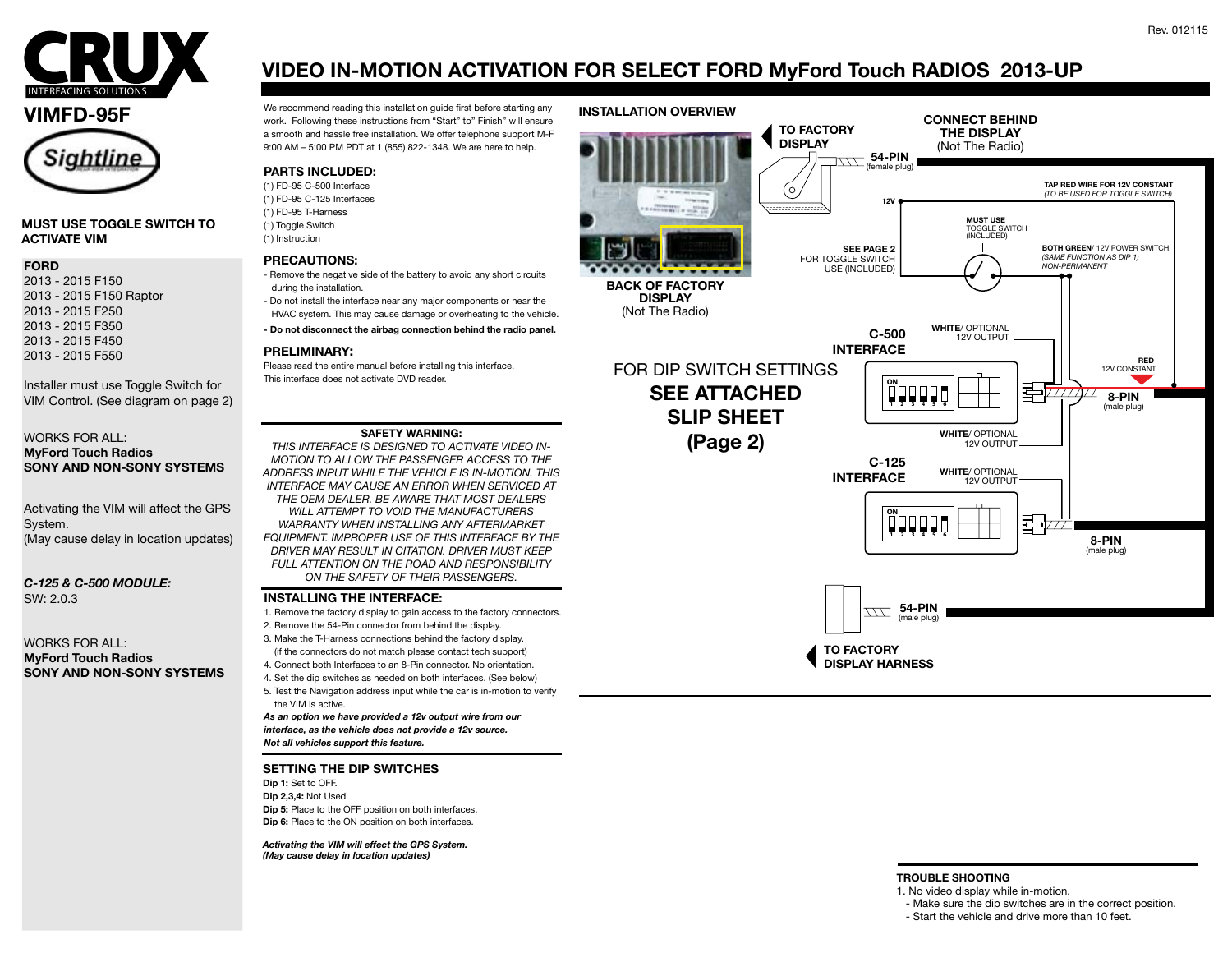

### **VIMFD-95F**



#### **MUST USE TOGGLE SWITCH TO ACTIVATE VIM**

#### **FORD**

2013 - 2015 F150 2013 - 2015 F150 Raptor 2013 - 2015 F250 2013 - 2015 F350 2013 - 2015 F450 2013 - 2015 F550

Installer must use Toggle Switch for VIM Control. (See diagram on page 2)

#### WORKS FOR ALL: **MyFord Touch Radios SONY AND NON-SONY SYSTEMS**

Activating the VIM will affect the GPS System. (May cause delay in location updates)

#### *C-125 & C-500 MODULE:* SW: 2.0.3

WORKS FOR ALL: **MyFord Touch Radios SONY AND NON-SONY SYSTEMS**

# **VIDEO IN-MOTION ACTIVATION FOR SELECT FORD MyFord Touch RADIOS 2013-UP**

# **INSTALLING THE TOGGLE SWITCH**

To activate the Video In-Motion you will need to add a toggle switch to turn on and off. *Use both GREEN wires from both modules to power the switch.* You will be able to use the 8-Pin connector from the C-500 interface module to power the switch. Use the RED wire as your constant source for the toggle switch and both of the GREEN wires from the T-Harness.

## **DIP SWITCHES SLIP SHEET**

### **PIN 1/ VIM CONTROL CONFIGURATION**

| DIP#  | $C-125$ | $C-500$    | <b>RESULT</b>                                                                                 |
|-------|---------|------------|-----------------------------------------------------------------------------------------------|
| Dip 1 | OFF     | <b>OFF</b> | User control of the VIM feature will be<br>turned ON and OFF from<br><b>Toggle Switch</b>     |
|       |         |            |                                                                                               |
| Dip 1 | ON      | ON         | VIM Permanently on. No control Toggle<br>Switch, Recommended<br>for vehicles w/o factory GPS. |
| Dip 2 | OFF     | OFF        | Note Used                                                                                     |
| Dip 3 | OFF     | OFF        | Not Used.                                                                                     |
| Dip 4 | OFF     | <b>OFF</b> | Not Used.                                                                                     |
| Dip 5 | OFF     | <b>OFF</b> | CAN Termination.                                                                              |
| Dip 6 | OΝ      | OΝ         | CAN Termination.                                                                              |